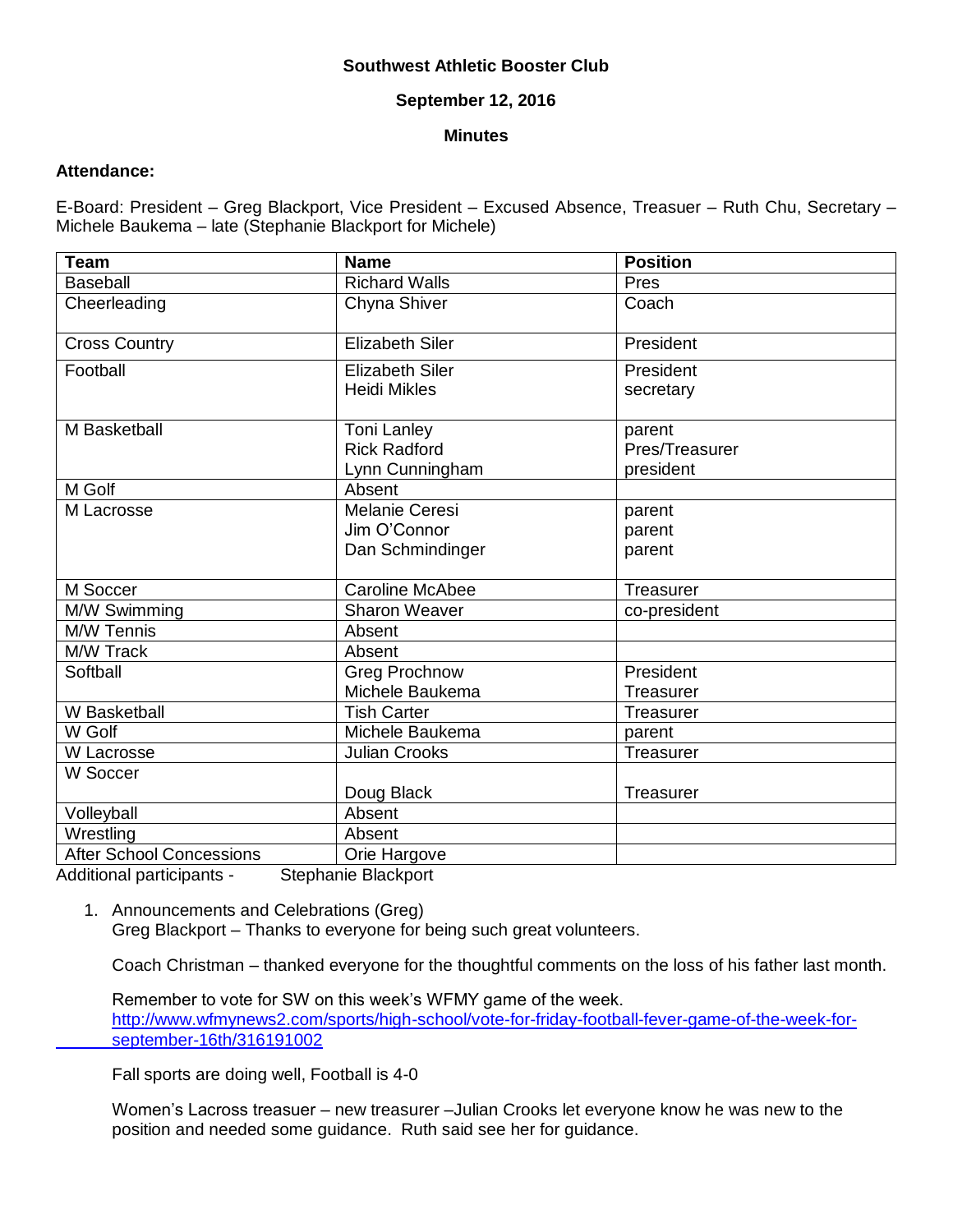### 2. Run the Business

Secretary Report-Approval of Minutes (Michele) June & August Booster minutes and the August Executive minutes were approved. By-law revision changes were presented by Greg Blackport and discussed. All revisions approved.

Membership Report (Ruth) Current Sports Passes sold: Adults – 88, Students – 30

## Membership Committee VP Needed (Greg)

The Ceresis & Orie Hargrove have been doing a great job with membership, but could use more help. If anyone has even 45 minutes to attend sporting events to solicit memberships that would be great. Please contact Melanie or Craig Ceresi or Orie Hargrove

Treasurers Report (Ruth)

The Treasurer's report was presented (see attached monthly report). Discussion followed by approval.

The following expenses were presented and approved:

**Cheerleading** 

- 1. 2526.00--KellyGrams Monograms and Embroidery
- 2. 3665.73--Varsity Spirit Fashion

Coach Christman

- 1. 799.56--BrandRPM--Coaches practice tee-shirts for staff
- 2. 1978.09--Cook's Inc--Coaching shirts for staff

## 3. Measures & Recognition of Success

AD Report (Coach Christman)

Coach Christman let everyone know that the fall sports are off to a great start and are doing well. We are having an increasing number of fans at the games and may have had as many SW fans at the Western game as there were Western fans.

Coach Christman asked that each of the booster clubs make sure that coaches are at a booster club meeting prior to the season starting and that they get more involved this year. Secondary sport clubs are to let Christman know that their coaches have attended.

4. Revenue & Profitability Growth (Craig)

Social Media [\(www.cowboysports.org\)](http://www.cowboysports.org/) - Included in the handouts was a Social Media sheet. Everyone is encouraged to sign up on these sites, use them to order spirit wear, etc. Greg sent a copy to the Booster Presidents and encouraged everyone to distribute to their team families

VP of Marketing Position – The position remains open. Some discussion around what it entails and some ideas from Julian Crooks. Julian will reach out to us with some ideas.

# Capital Fund Staffing and Objectives/Goals

Greg asked each sport to elect someone to the capital fund committee. Do not need someone for each sport, but we need to have several sports. Please send Greg Blackport who you want to be your representative on the capital fund committee. The capital fund will start with the bathroom project and is focused on long-term capital projects that will be a visual reminder of past Booster Club Successes.